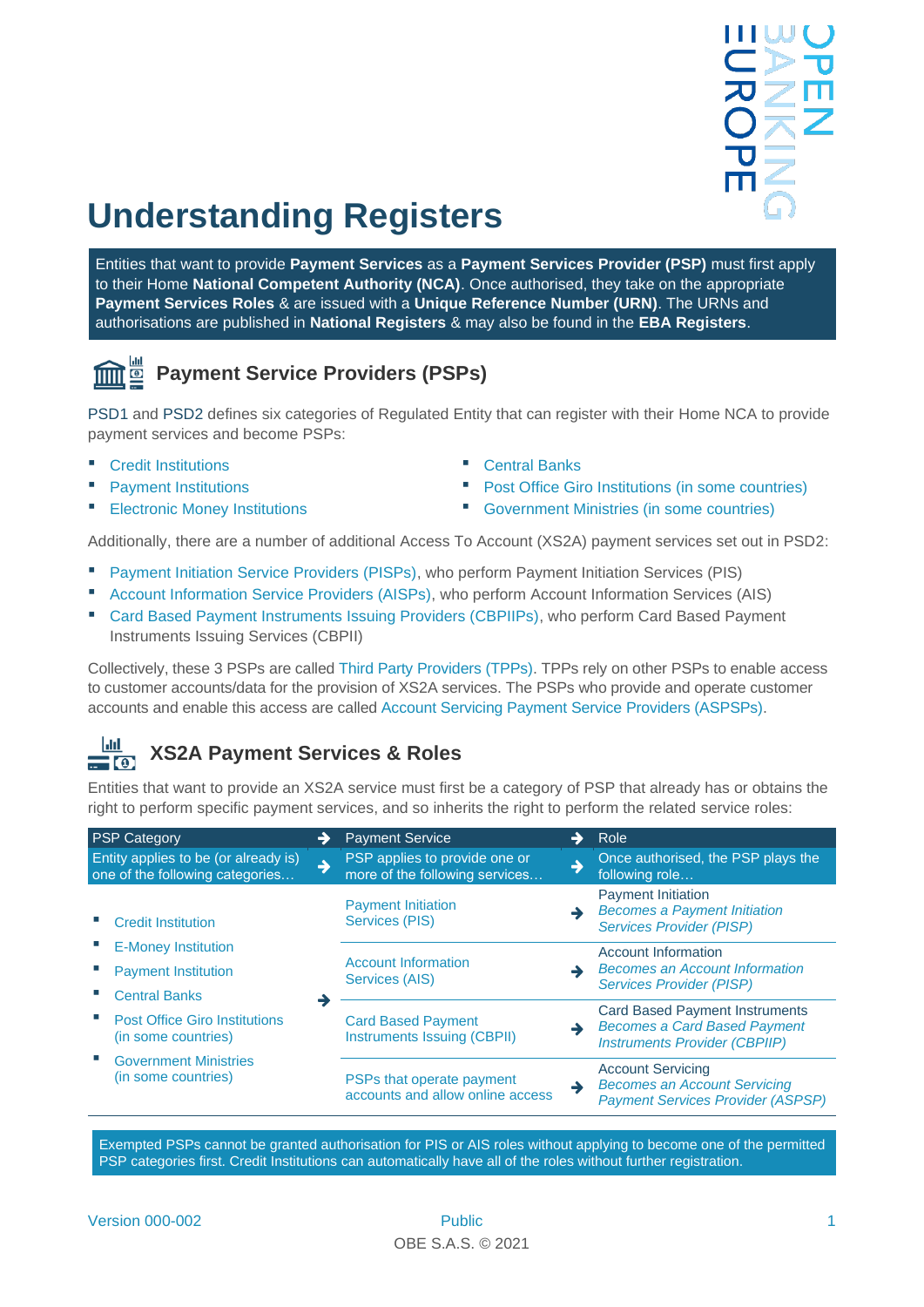#### **National Competent Authorities**  $\overline{\mathbb{H}}$

In each European Union (EU) and European Economic Area (EEA) Member State, there is a single NCA which has been designated to oversee the country's financial supervision.

NCAs are either Central Banks or separate organisations in their own right, depending on the Member State or country.

NCAs are responsible for the financial supervision of payment services in their country, including:

- Processing & Decision Making
- **Management & Maintenance**
- **Maintenance (Including De-Authorisation)**
- **In-Country Reporting Collection**
- **■** In-Country Dispute Management
- **In-Country Incident Management**
- **National Reporting & Communications**
- **Cross-Border Communications**

As only one NCA is designated for each country under PSD2, it is clear which NCA represents each country's financial system, so there is no confusion as to whether a PSP is authorised or not in a specific country.

#### **Registration & Passporting**

PSPs register with, and apply to, their Home NCA for the appropriate payment services authorisations. Once a PSP has obtained the authorisations and holds the payment service roles required, they then need to apply for passporting rights to provide the services for which they are authorised throughout the EU.



### **Unique Reference Numbers**

When a PSP is authorised to perform payment services, their Home NCA issue identification numbers, known as Authorisation Numbers, so they can be uniquely identified apart from other PSPs.

Some NCAs use existing numbers such as a LEI, VAT Number or a Company Number as the Authorisation number, others generate a new number. Additionally, NCAs may use different names in the Authorisation Numbers. Confusingly, many NCAs also have other numbers that are NOT the National Identification Number, Legal Entity Identifier, Registration Number, and "other Equivalent means of identification."

For simplicity, OBE refers to Authorisation Numbers as Unique Reference Numbers (URNs).

Because many countries issue 5 digit URNs, they do not uniquely identify regulated entities across countries. To make them unique, OBE created Global-Unique Reference Numbers (G-URNs).

G-URNs are constructed by combining:



**The NCA** 



For example, the code SE-FI-45002 is the G-URN for Trustly in Sweden.

The G-URN standard was created by Open Banking Europe and has been adopted by the ETSI for their certificates.